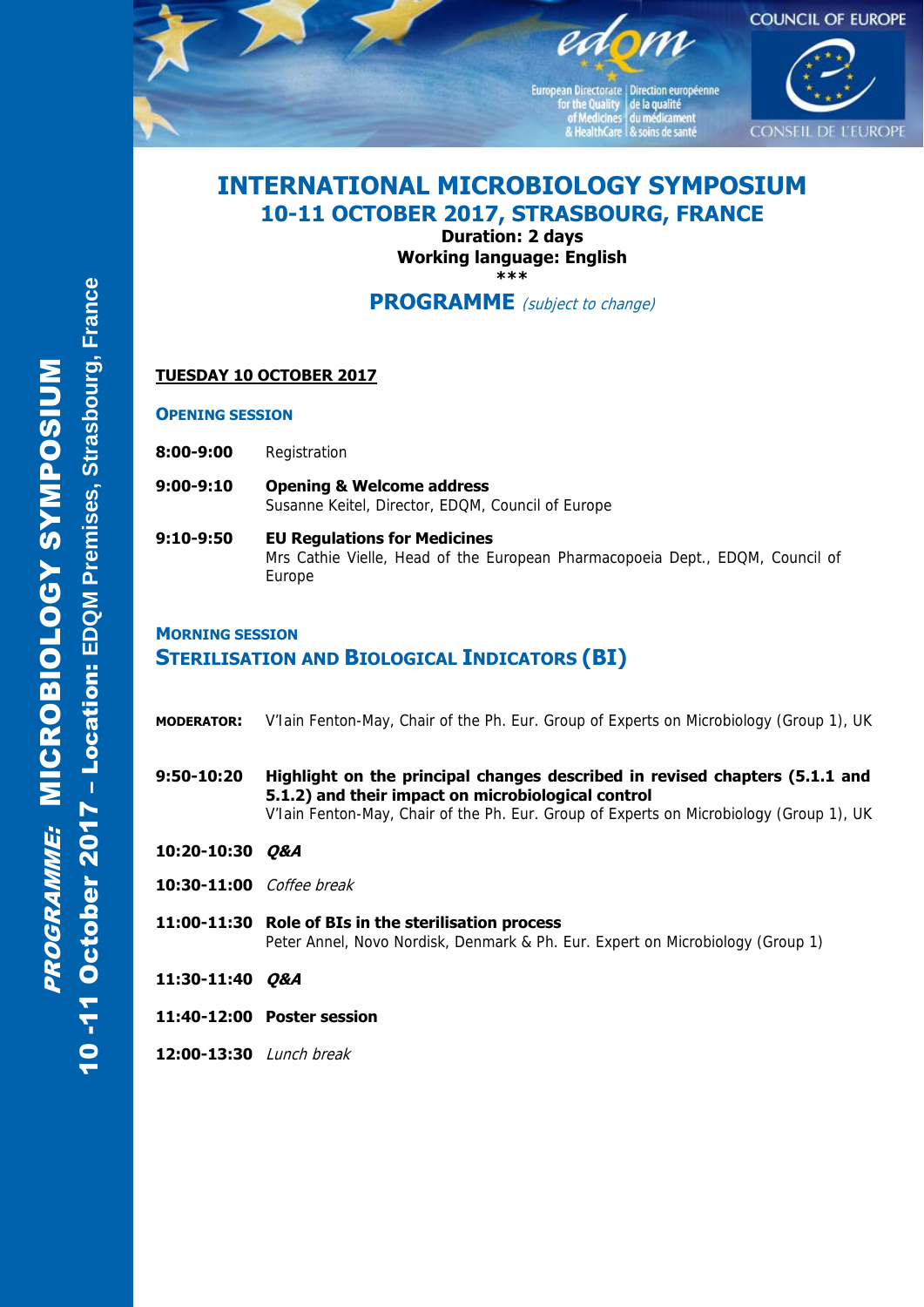

European Directorate | Direction européenne For the Quality<br>
of Medicines<br>
du médicament<br>
& HealthCare<br>
& soins de santé



### **TUESDAY 10 OCTOBER 2017**

#### **AFTERNOON SESSION**

# **RAPID MICROBIOLOGICAL METHODS: REGULATORY PERSPECTIVES**

- **MODERATOR:** Emmanuelle Charton, Head of Division B, European Pharmacopoeia Dept., EDQM, Council of Europe
- **13:30-14:00 The new structure and content of the revised chapter entitled "Alternative methods for control of microbiological quality (5.1.6)"**  Sébastien Jouette, European Pharmacopoeia Dept., EDQM, Council of Europe
- **14:00-14:10 Q&A**

#### **14:10-14:50 Perspective of other Pharmacopoeias**

- **U.S. Pharmacopeia (USP) perspective**  Radhakrishna S. Tirumalai, U.S. Pharmacopeial Convention, United States of America
- **Japanese Pharmacopoeia (JP) perspective**  Yutaka Kikuchi, National Institute of Health Sciences, Japan
- **14:50-15:00 Q&A**
- **15:00-15:30** Coffee break & Poster session

#### **15:30-16:30 Regulatory acceptance: Policies and Expectations**

- Karen Longstaff, Therapeutic Goods Administration, Australia
- Lynne Ensor, U.S. Food and Drug Administration, United States of America
- Oleg Krut, Paul-Ehrlich-Institut, Germany

#### **16:30-17:00 Q&A and Panel Discussion**

 Additional Panelist: Ioana Venet, Medicines and Healthcare Products Regulatory Agency (MHRA), UK

Close of first day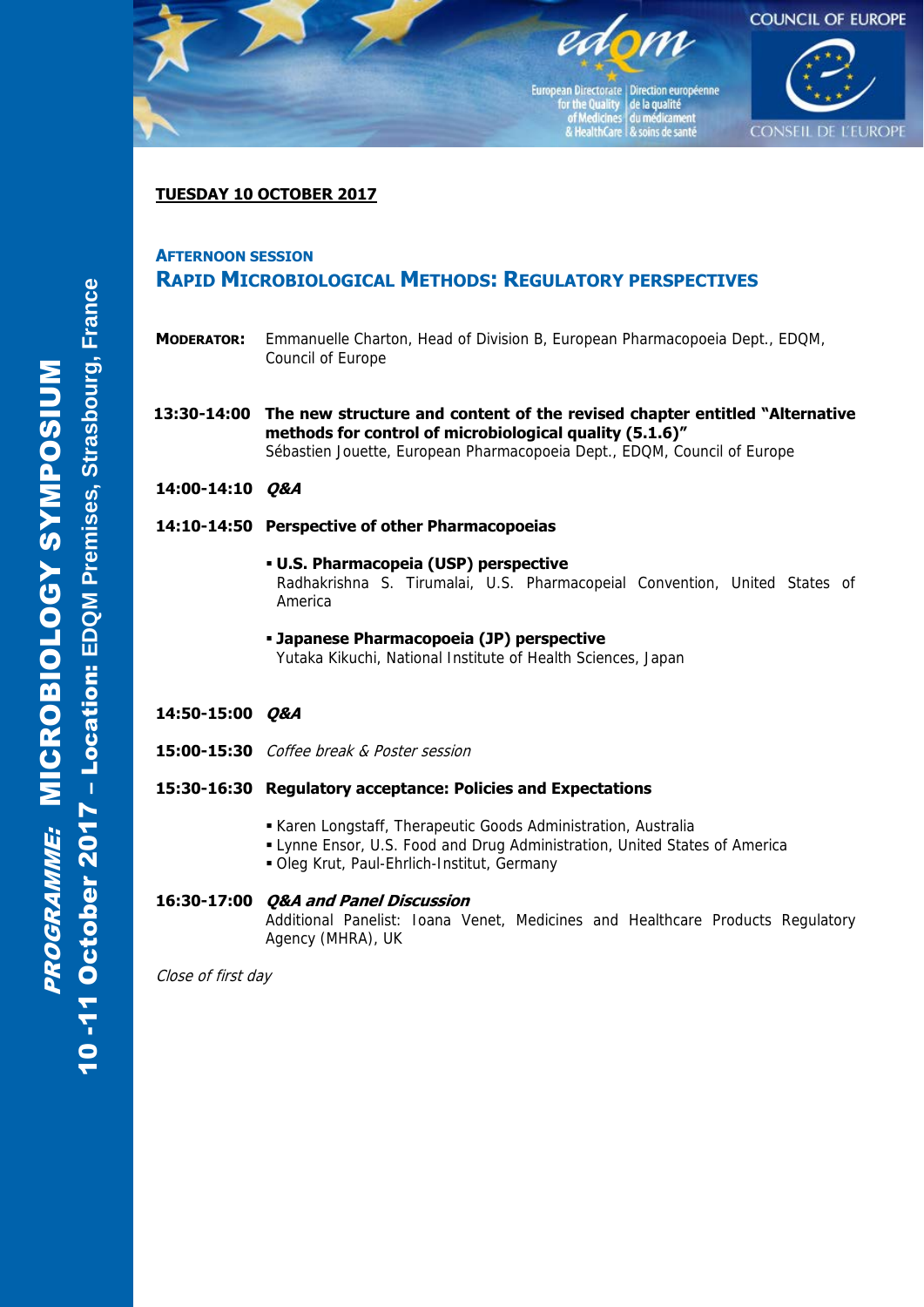

### **WEDNESDAY 11 OCTOBER 2017**

## **MORNING SESSION RAPID MICROBIOLOGICAL METHODS: EXAMPLES OF SUCCESS STORIES**

- **MODERATOR:** V'Iain Fenton-May, Chair of the Ph. Eur. Group of Experts on Microbiology (Group 1), UK
- **8:30-9:00 Rapid Microbiological Methods validation and the role of statistics**  Edwin van den Heuvel, Eindhoven University of Technology, the Netherlands & Ph. Eur. Expert on Microbiology (Group 1)
- **9:00-9:05 Q&A**
- **9:05-9:35 Rapid sterility testing method** David Roesti, Novartis, Switzerland
- **9:35-9:40 Q&A**
- **9:40-10:10 PCR-based Adventitious Agents Testing** Sven Deutschmann, Roche, Germany & Ph. Eur. Expert on Microbiology (Group 1)
- **10:10-10:15 Q&A**
- **10:15-10:45** Coffee break & Poster session
- **10:45-11:15 Development, validation, and implementation of an alternative NAT Mycoplasma detection method in replacement of the compendial methods as release testing in viral vaccine for human use**  Thierry Bonnevay, Sanofi, France & Ph. Eur. Expert on Microbiology (Group 1)
- **11:15-11:20 Q&A**
- **11:20-11:50 Rapid Detection of Micro-organisms by Direct Detection: A Solution for Time Critical In-process Monitoring** Marja Claassen-Willemse, Merck Sharp & Dohme, the Netherlands & Ph. Eur. Expert on Microbiology (Group 1)
- **11:50-11:55 Q&A**
- **11:55-12:30 Q&A and Panel Discussion**
- **12:30-14:00** Lunch break